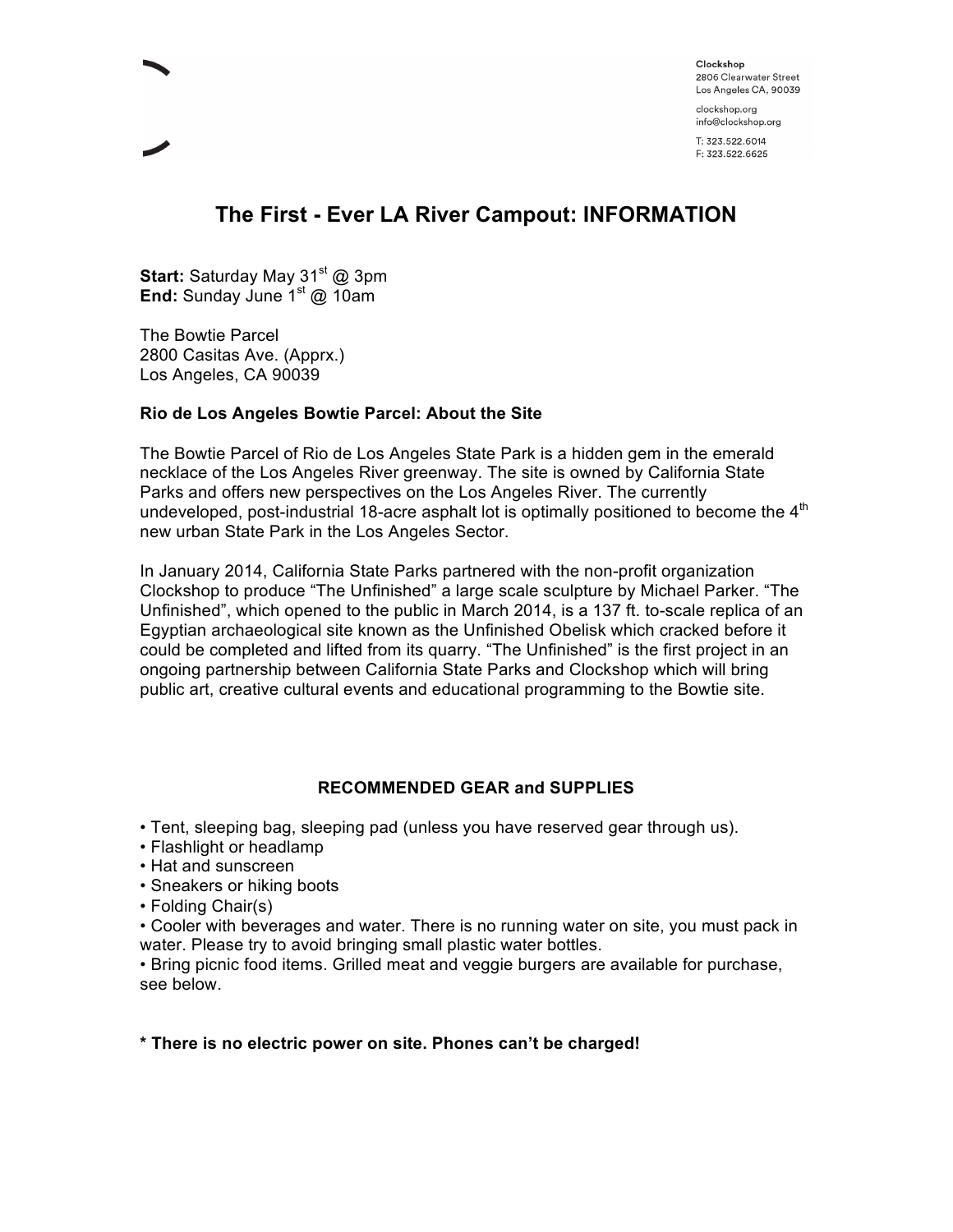clockshop.org

#### **SCHEDULE**

\*Please note, in order to gain access to the site at 3 pm, you must have RSVP'd and received confirmation for your reservation. Parking is available on-site, you will be directed to park upon arrival.

\*\*Activities are optional but highly encouraged. Those who will not be camping and wish to participate in activities and the campfire ONLY, please arrive at 4:30pm.

#### **SATURDAY MAY 31st**

| 3:00 pm | <b>Campers Arrive / Load In / Setup Campsites</b><br>Participants will check-in at gate with Ranger and at welcome table to<br>be guided to campsites.                                                                                                                                                                                                                                     |
|---------|--------------------------------------------------------------------------------------------------------------------------------------------------------------------------------------------------------------------------------------------------------------------------------------------------------------------------------------------------------------------------------------------|
| 4:30 pm | <b>Gathering Circle &amp; Welcome</b><br>Sean Woods, Superintendent for the Los Angeles sector of CA State<br>Parks<br>Julia Meltzer, Director of Clockshop<br>$\bullet$<br>Michael Parker, Artist of The Unfinished<br>$\bullet$                                                                                                                                                          |
| 5:00pm  | <b>Nature Walks</b><br>MRCA Ranger Perez Soto & CSP Ranger Keleigh Apperson will lead<br>campers in an exploratory walk of the Bowtie Site and the river's<br>edge, discussing the native environs and plant life.                                                                                                                                                                         |
| 5:30pm  | <b>Memory Mapping Workshop</b><br>Lila Higgins of the LA Natural History Museum & Kat Superfisky of<br>Mia Lehrer + Associates will lead participants through memory<br>mapping exercises using aerial imagery from do-it-yourself balloon<br>mapping efforts and through a visioning activity that explores the<br>transition from space to place along the entire 51 miles of the river. |
| 6:00pm  | <b>Dinner / Cookout</b><br>Picnic items recommended<br>Grillmaster Matt Beville will be cooking up hot dogs, hamburgers and<br>$\bullet$<br>veggie burgers available for purchase, \$4<br>BEVERAGES/WATER WILL NOT BE PROVIDED<br>$\bullet$                                                                                                                                                |
| 8:00pm  | <b>Campfire with California State Parks</b><br>Ranger Keleigh will lead campers in a traditional campfire gathering<br>complete with s'mores, ghost stories and songs.                                                                                                                                                                                                                     |
|         |                                                                                                                                                                                                                                                                                                                                                                                            |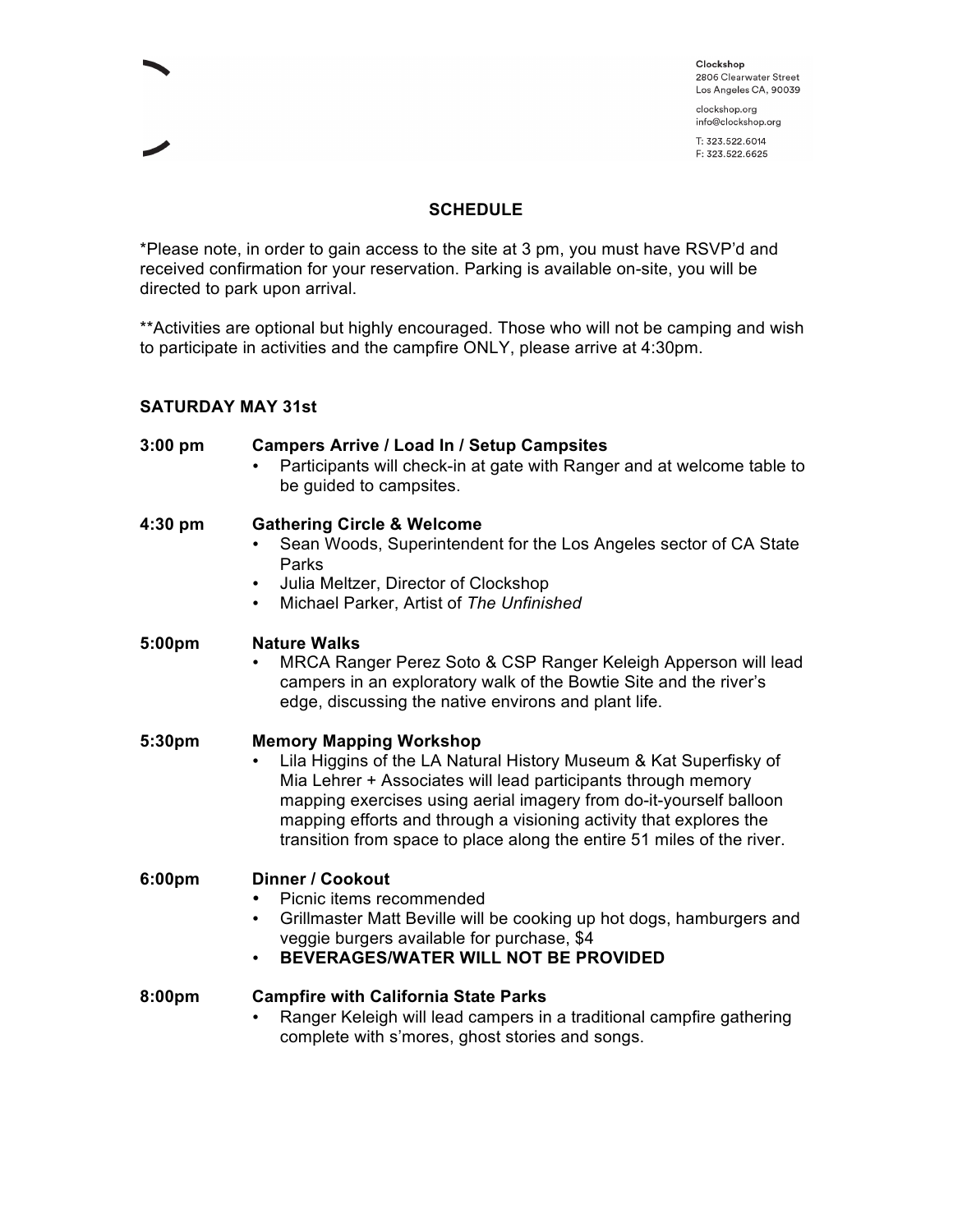clockshop.org

# **9:30pm Night-Light Bug Workshop** • Join entomologists Lisa Gonzalez and Emily Hartop as they search for nocturnal insects along the LA River. Using a technique known as "black lighting" to attract and observe bugs as they wander by, we hope the campers will be delighted by the miniature marvels that call the river their home.

- **10:00pm Lights Out**
- **SUNDAY JUNE 1st**
- **7-8:00am Wake up and breakfast**
- **8:30am Gathering circle for closing remarks and comments**
- **9 10 am Pack up, Clean up, Depart**

## **SOCIAL MEDIA INFORMATION**

We are excited to share your experiences at this campout with others. Please follow us on Facebook, twitter, instagram and Tumblr. We are using the following hashtags during this event:

#LARiverCampOut #mydayinLA #LAriver #publicspaces #urbanparks